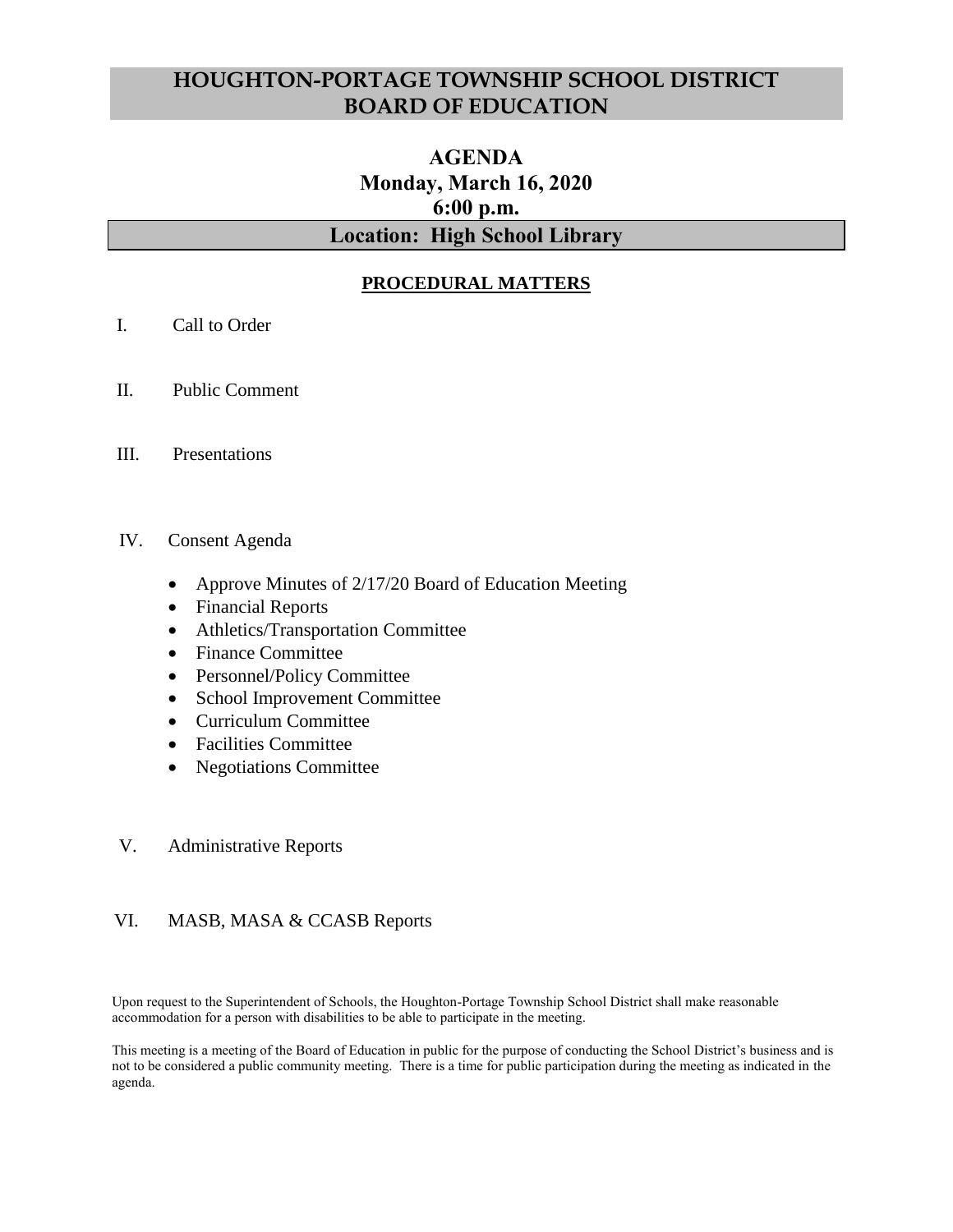#### VII. Action Items

1. Approving High School Football Coaches for Fall 2020

#### VIII. Discussion Items

- 1. Statewide Closure of All K-12 School Buildings
- IX. Other Concerns or Public Comment
- X. Adjournment

Upon request to the Superintendent of Schools, the Houghton-Portage Township School District shall make reasonable accommodation for a person with disabilities to be able to participate in the meeting.

This meeting is a meeting of the Board of Education in public for the purpose of conducting the School District's business and is not to be considered a public community meeting. There is a time for public participation during the meeting as indicated in the agenda.